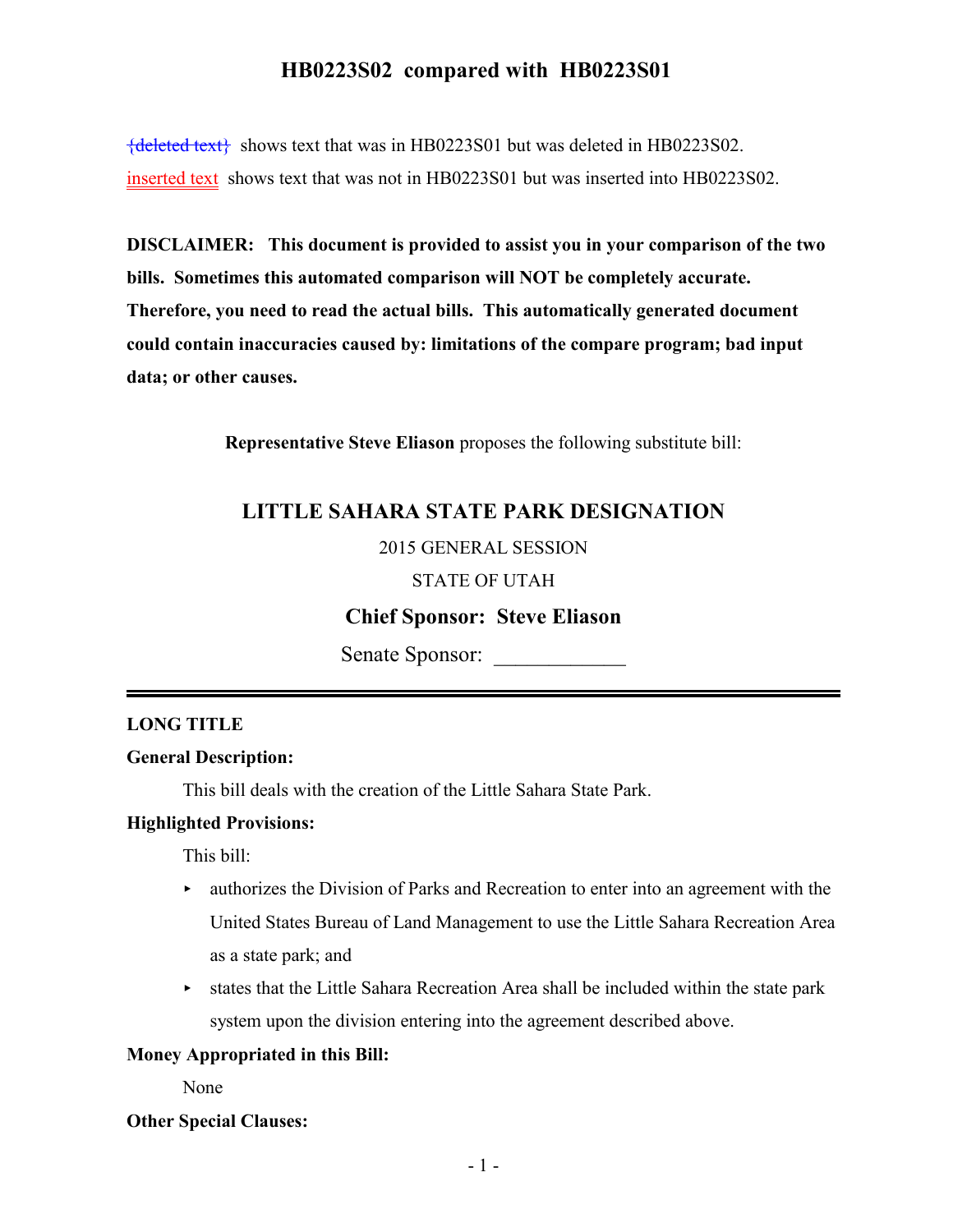# **HB0223S02 compared with HB0223S01**

None

## **Utah Code Sections Affected:**

ENACTS:

**79-4-605**, Utah Code Annotated 1953

*Be it enacted by the Legislature of the state of Utah:*

Section 1. Section **79-4-605** is enacted to read:

**79-4-605. Little Sahara included within state park system.**

(1) As used in this section, "Little Sahara Recreation Area" means the area of land in the Sevier Desert, approximately 55,905 acres, fully described by the map and legal description on file with the division.

(2) The division may:

(a) enter into an agreement for the use of the Little Sahara Recreation Area as a state park with the United States Bureau of Land Management; and

(b) receive donations of land or facilities at the Little Sahara Recreation Area for inclusion within the state park.

(3) In entering the agreement described in Subsection  $(2)(a)$ , the division may:

(a)  $\frac{1}{2}$   $\frac{1}{2}$   $\frac{1}{2}$  and transfer agreement with the United States Bureau of Land Management;  $\{\text{and}\}$ 

(b)  $\{\text{max}\}\$ if a land transfer agreement is not possible, seek to purchase or lease the land from the United States Bureau of Land Management through the Recreation and Public Purposes Act, 43 U.S.C. 869 et seq.; and

(c)  $\frac{\sinh\theta}{\sinh\theta}$  {shall} finalize an agreement to receive land by transfer, purchase, or lease, as described in Subsections  $(3)(a)$  and  $(b)$ , if:

(i) the resulting state park, including the cost of law enforcement, would be financially self-sustaining {, other than one-time, up-front costs.

 $\frac{4}{1}$ ;

(ii) all current grazing allotments shall be maintained in their existing form; and

(iii) the Legislative Management Committee and the Natural Resources, Agriculture, and Environment Committee approve the plan to expand the state park system by including the Little Sahara Recreation Area.